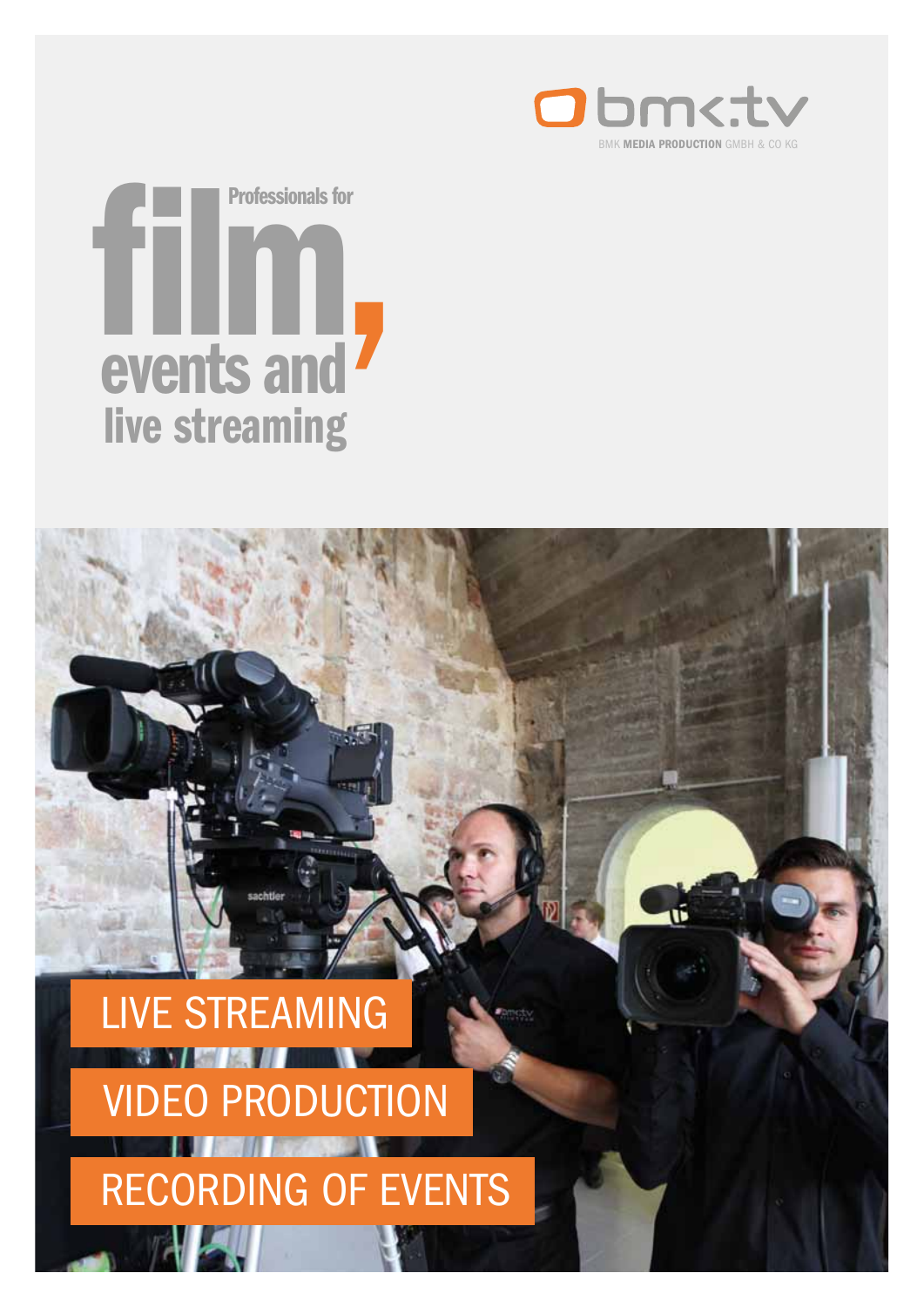### BMK.TV – Learn everything in two sentences

We are your specialist for professional live broadcasts, video streaming as well as film and post-productions. You receive all services from one source from your contact person – from the consultation to the video material ready to broadcast.



- 
- 
- 
-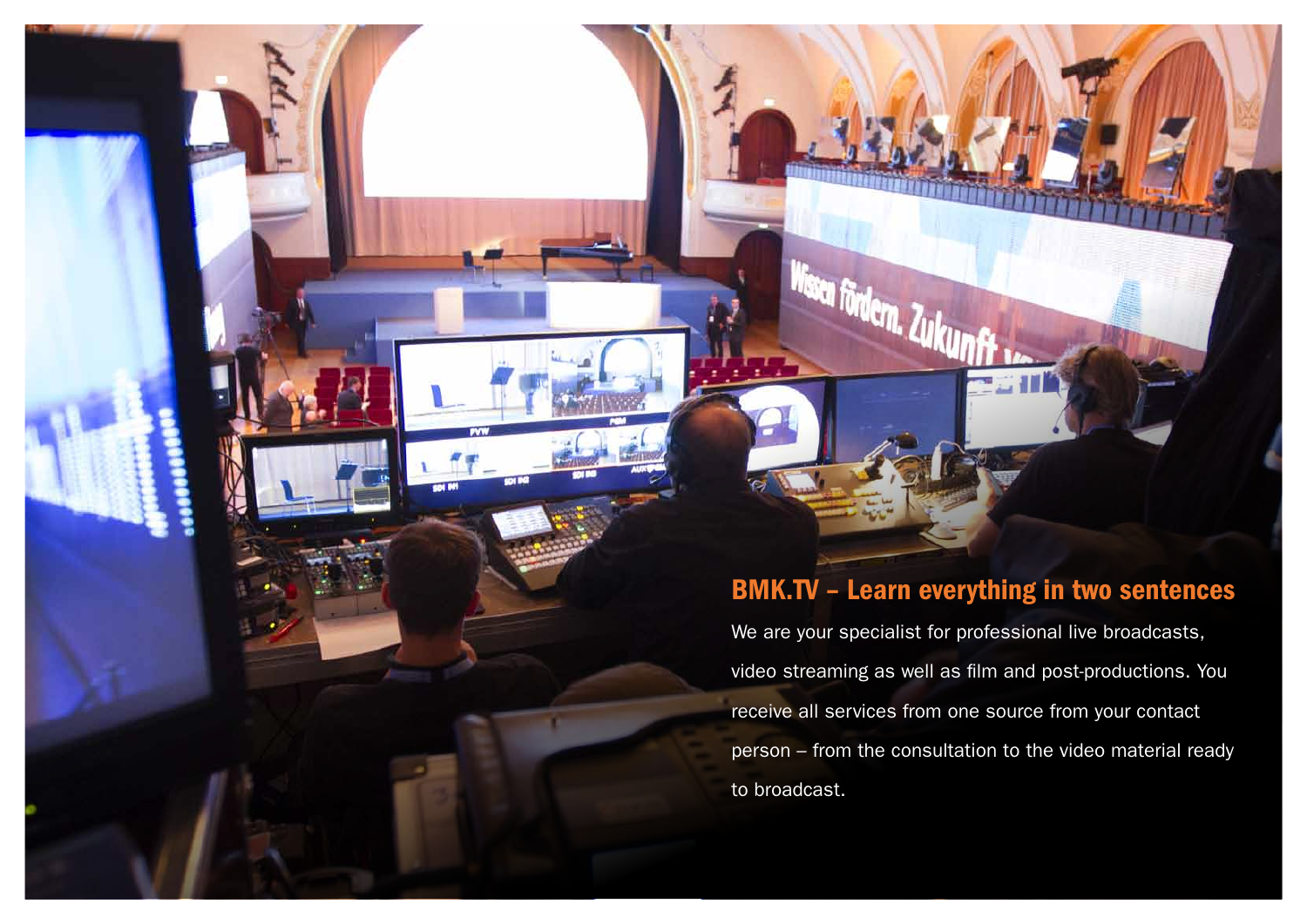By live streaming you will reach many visitors and multiply them. By transferring your event live on the Internet, via social media channels or your website you multiply its effect several fold. BMK. TV supports you: we coordinate with you or your agency the content and planning and we record the event with modern HD live production technology. The signal is immediately available for transfer to a video screen, on the Internet as a

**Spricty** 

### LIVE PRODUCTION and live streaming

video stream, for Facebook, YouTube and Periscope, or via a OB van for national and international TV stations.

On request we can provide an Internet video stream only for selected users, for a limited number of viewers, or for certain regions.







With BMK.TV the whole your event world will see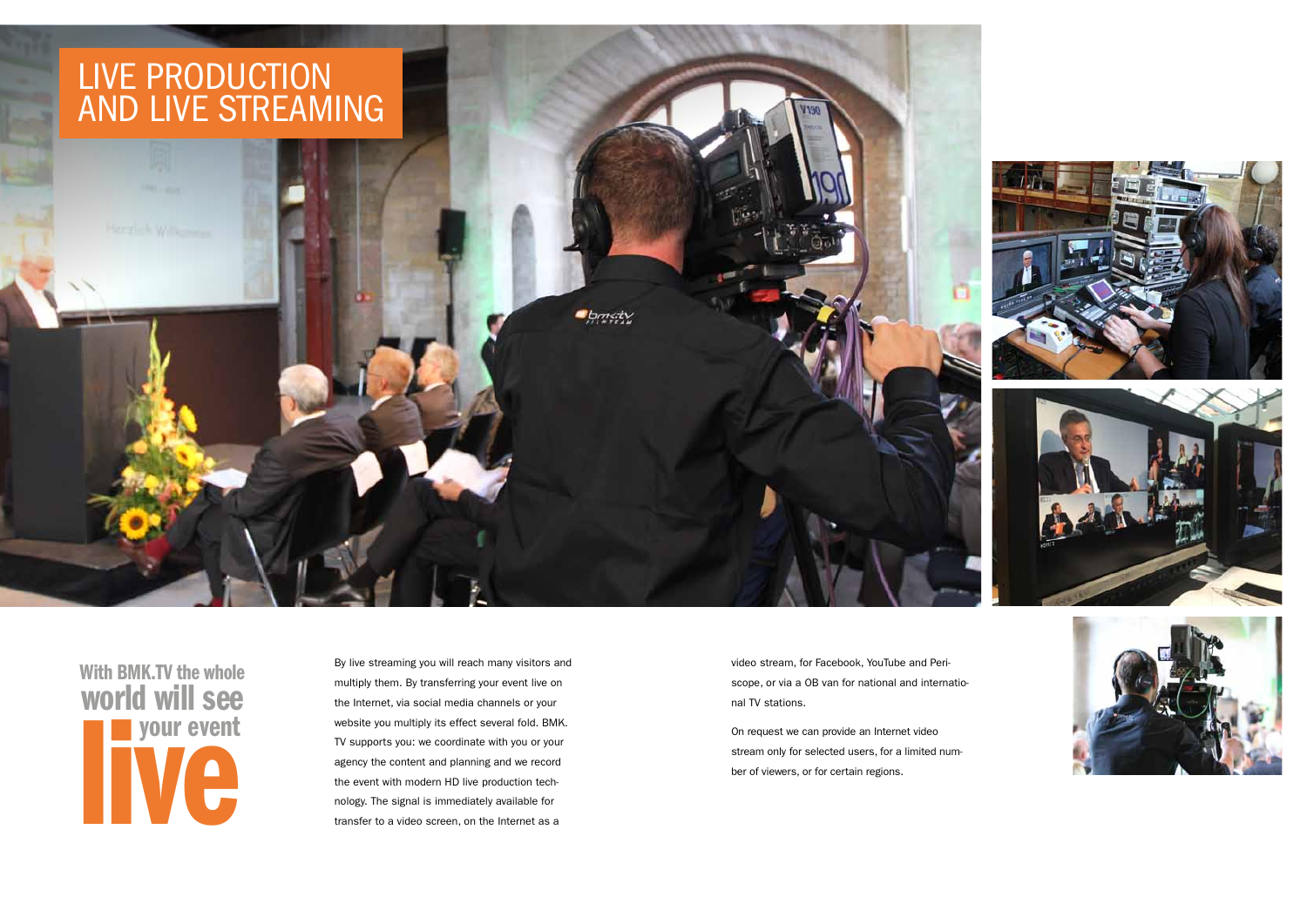

- RECORDINGS AND LIVE PRODUCTIONS FOR live streaming, video walls and projec-**TIONS**
- **E** RECORDING WITH UP TO 12 HD CAMERAS
- MOBILE PRODUCTION SWITCHER AND OB VANS
- TECHNICIAN FOR IMAGE SWITCHER, DIrector, producer, cameramen, sound engineer
- TECHNOLOGY FOR EVENTS AND CONFERENces
- **E** LIVE STREAMING AND TV BROADCASTING
- Over-night editing of video trailer and impression film
- LIVE SWITCHING VIA IP, SND AND SKYPE

### Our services FOR A LIVE PRODUCTION at your event



- **ENCODING SERVICE**
- PLAYER FOR INTEGRATION INTO WEBSITES OR micro sites
- **E** PROJECTION/ DELIVERY TO ALL SYSTEMS AND platforms
- CONTENT PROTECTION WITH TOKEN-BASED access control, geo- and IP blocking
- MONETIZATION WITH PAY-PER-VIEW PAY WALL and Paid Content
- CHAT AND INTERACTION
- SOCIAL MEDIA STREAMING TO FACEBOOK, YouTube and Periscope















Moduls for live streaming of events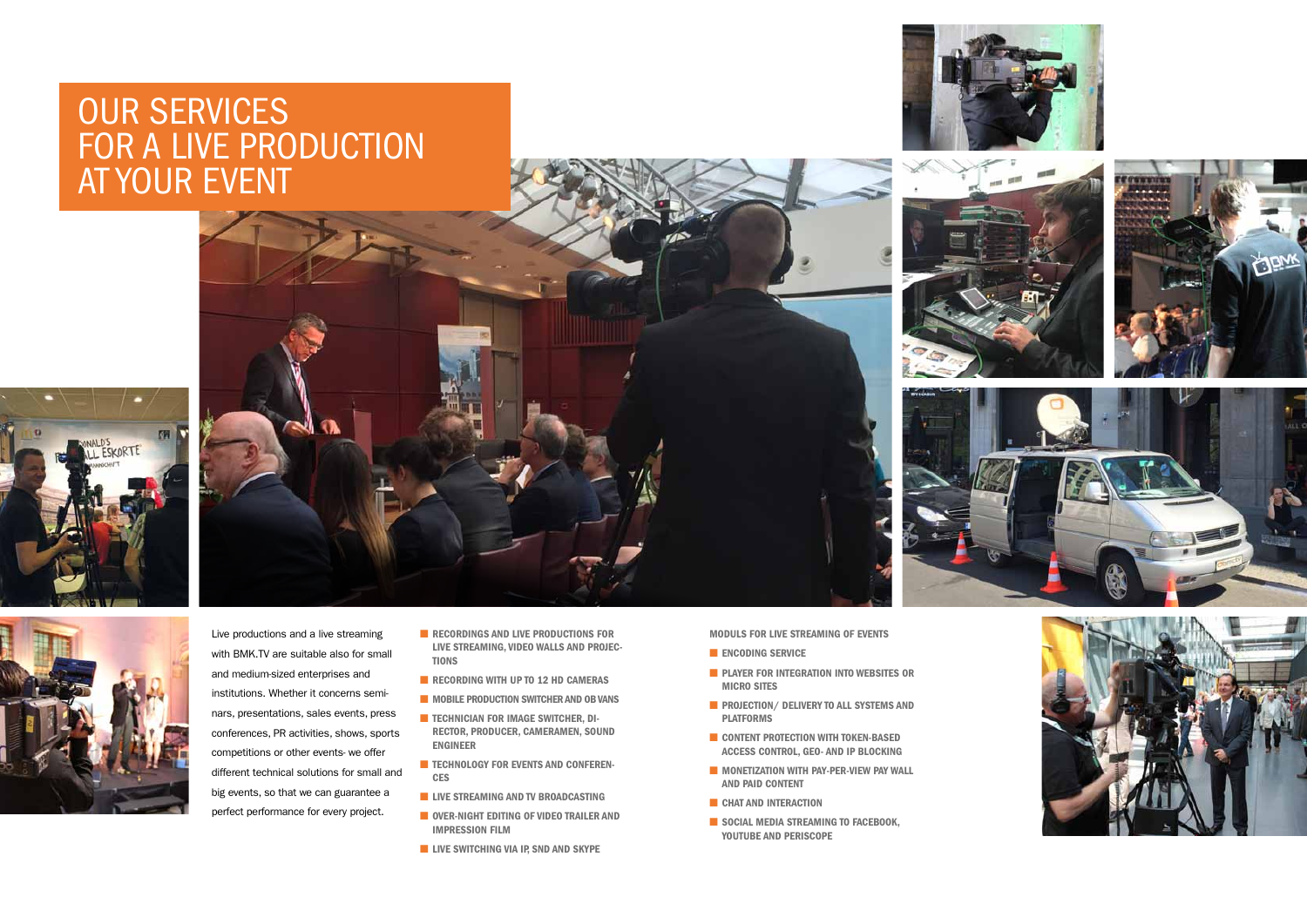In the time when information needs to be image relevant and compact for the digital public, a film is the medium of your choice in order to support your image and product communications. The opportunities that are offered by digitization are terrific - and with BMK.TV you can take advantage of these opportunities. Whether you want to show an introductory, convincing video on your website,

your topic. BMK.TV gives – to you and publicity



place a product video on Facebook or present your company at trade fairs – BMK.TV will do all the services for you from a single source. Our passion and experience are the guarantee for your satisfaction, so at the end you will receive a product that makes you and us both satisfied.

- 
- 
- 
- 
- 
- 
- 
- 
- CAMERA, LIGHT AND SOUND **TECHNOLOGY**
- **B** SPECIAL EQUIPMENT (drone, camera crane)
- LOGISTICS AND CATERING

- **E** PRODUCTION AND DIRECTING
- BUDGET AND SCHEDULE CONTROL
- **E** FILM TEAM (DIRECTOR, CAMERA MAN, script, lighting engineer, sound engineer, costume



#### Our services for your image or product video

Pre-production

- **E** PRELIMINARY DISCUSSIONS
- ANALYSIS OF TARGET GROUPS AND **COMPETITION**
- CONCEPT OF SCREENPLAY AND **STORYBOARD**
- CASTINGS
- SCOUTING OF LOCATIONS
- **E** FILMING PERMISSIONS
- INSPECTION OF THE SITE

#### Filming

#### Post-production

- ROUGH EDITING, FINE EDITING
- CORRECTION OF COLOURS
- GRAPHICS, ANIMATIONS
- OFF-SPEAKER
- SOUND RECORDING AND post-processing
- SOUND DESIGN / MUSIC PRODUCTION
- RIGHTS MANAGEMENT
- DVD/ BLURAY<sup>™</sup> AUTHORING
- **E** PRODUCTION, COVER LAYOUT and printing
- **E** PRESENTATION/ MARKETING

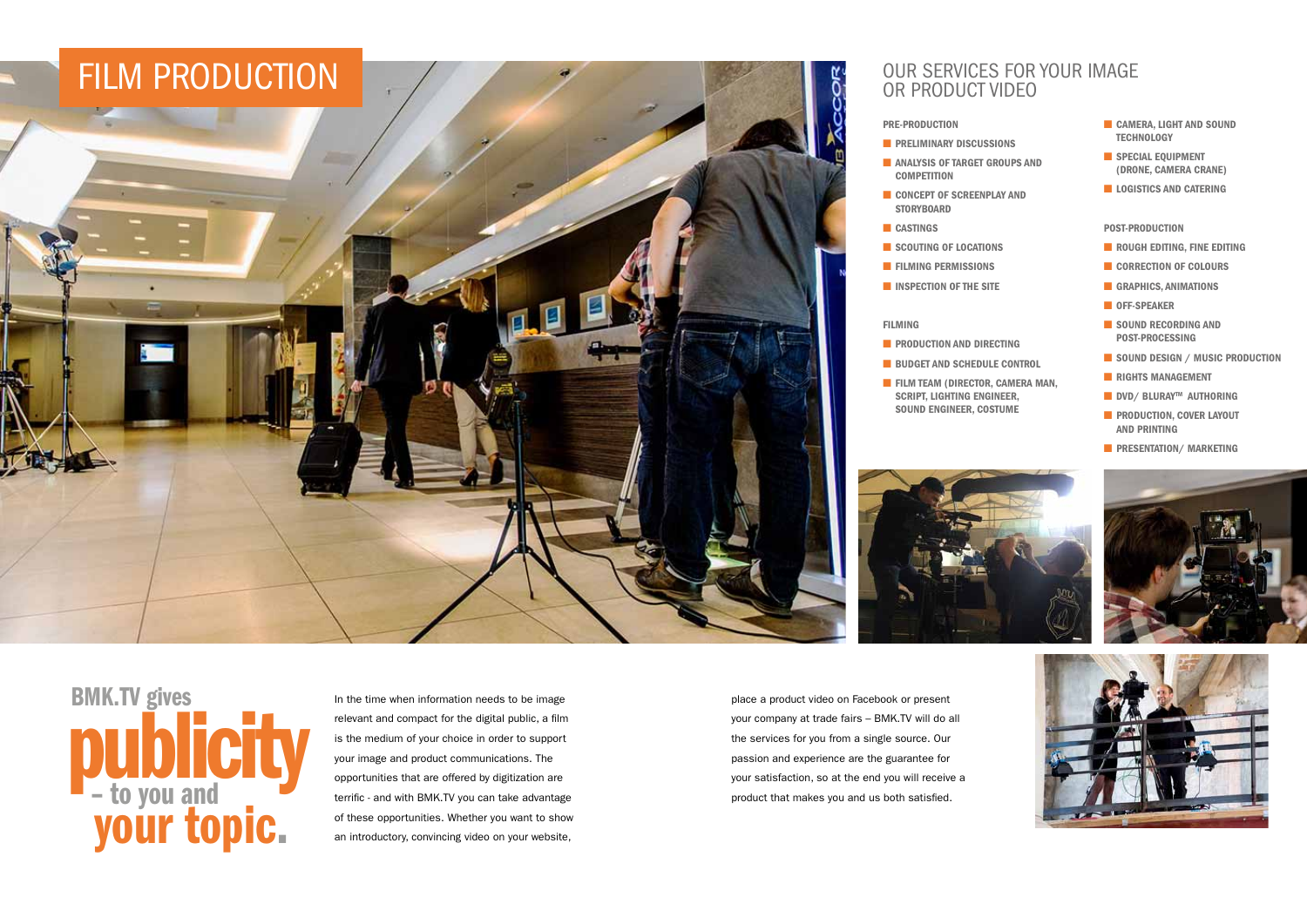The world of news is running in the high speed level. We are aware of this and we are able to respond quickly to any request from an editorial team. Whether for documentaries, news clips or TV reports – you can rely on us at any time if you need a video material for your editorial work. Our EB team with cameraman and assistant has been working successfully many years for TV stations, freelance producers and authors, and can also be booked for short-term recordings, spontaneous live inputs or longer reports.

#### Our services for your editorial footage

- Editing / Research
- **E** PRODUCTION AND DIRECTING
- $\blacksquare$  EB TEAM (EDITOR, DIRECTOR, CAMERAMAN AND ASSISTANT)
- MOBILE CUTTING ROOM
- LIVE SWITCHING VIA IP-SNG AND D-SNG
- **E** PRODUCTION VEHICLE









### BMK.TV PRODUCES FAST PICTURES FOR THE FAST WORLD



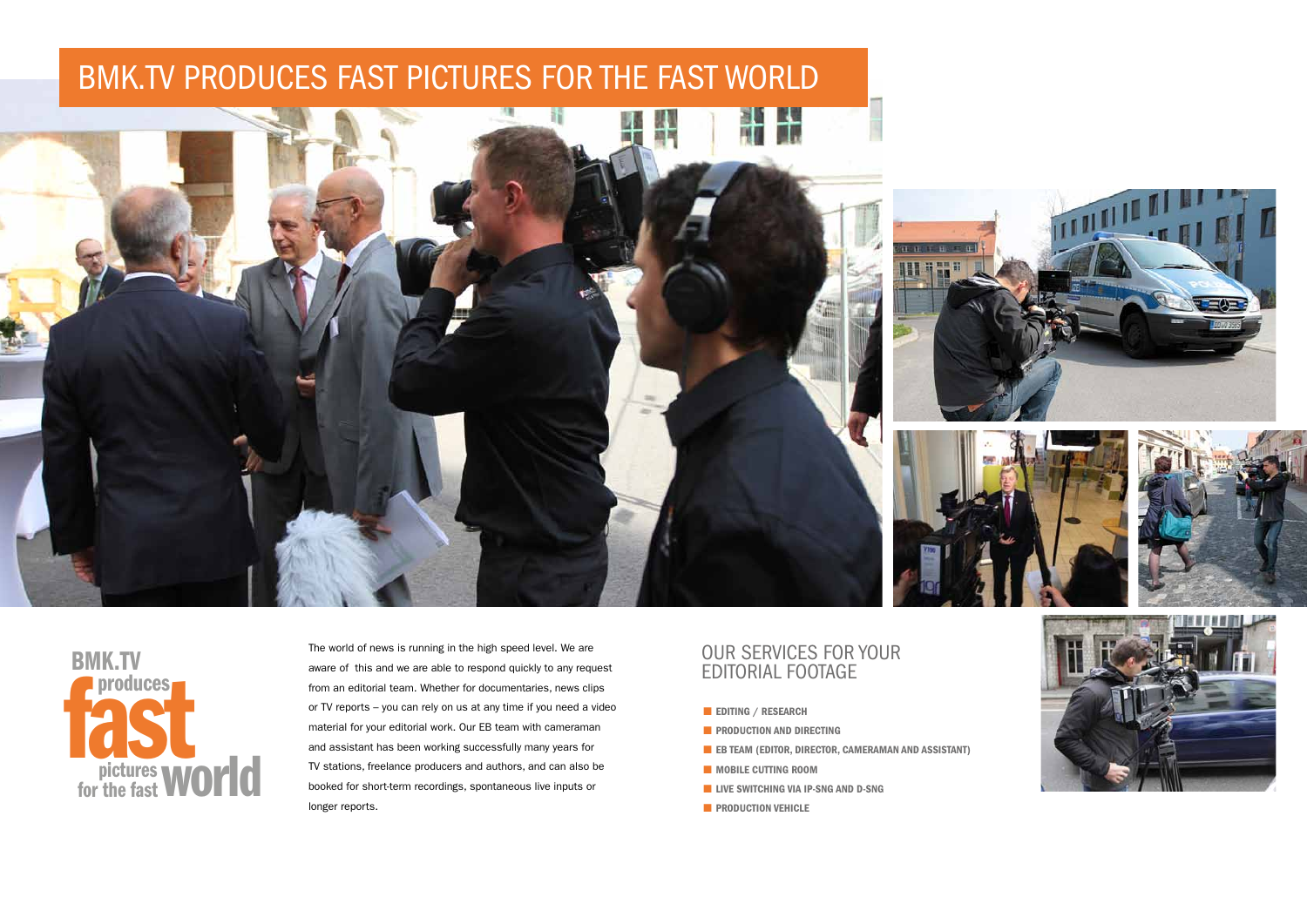BMK.TV stands for BMK Media Production GmbH & Co KG. Above all, we appreciate the passion for work. As a full-service provider, it is our greatest passion to create unique videos, to arouse emotions and support by this your market and company communication.



pmct

### BMK.TV – What we stand for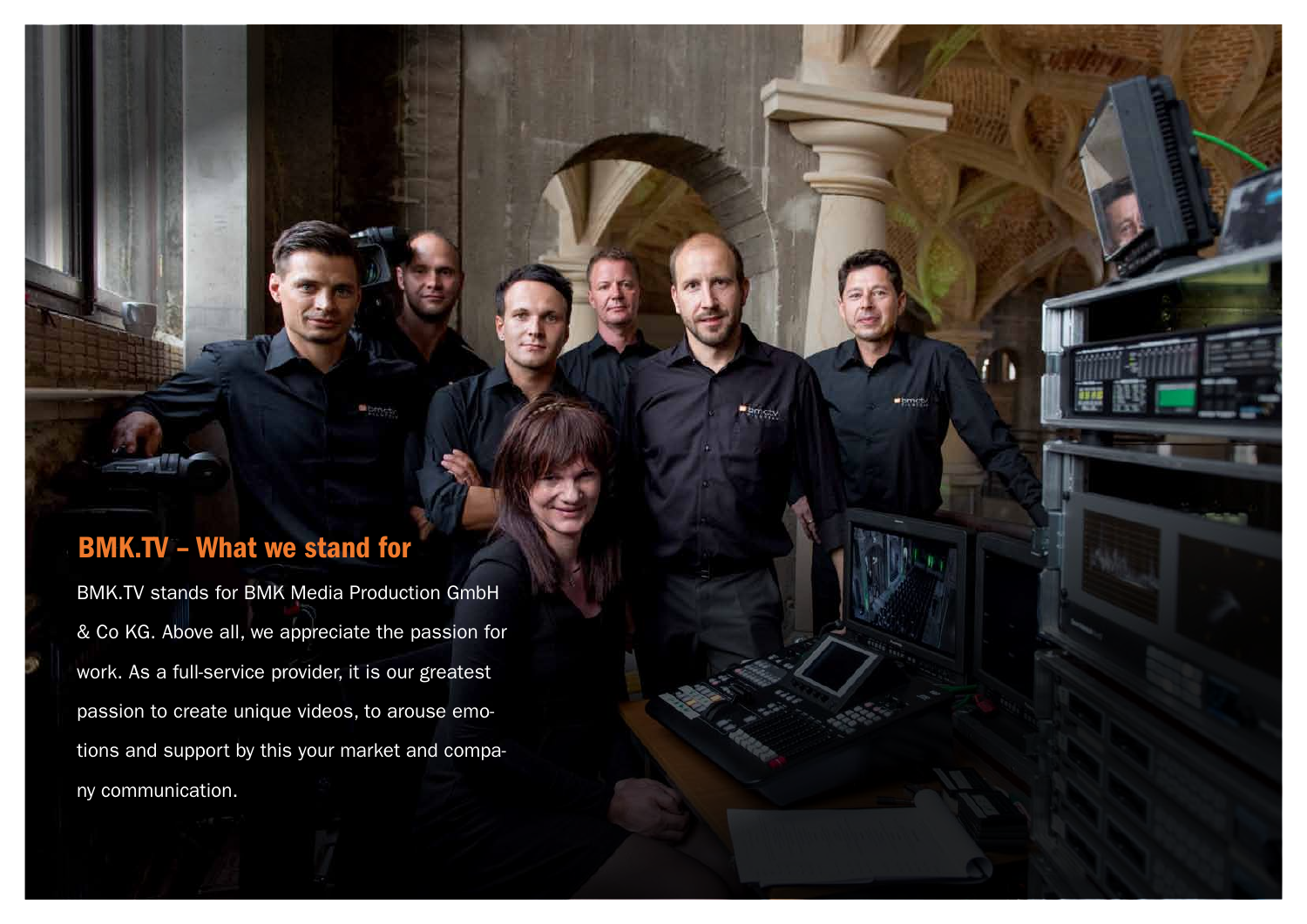

### For BMK.TV there are **5 INDICATORS, ACCORDING WHICH** YOU CAN EVALUATE US:

**QUALITY:** A first-class result always starts with a first-class team. That is why only highly qualified and experienced employees work in our production- as experienced TV cameramen, redactors, editors and media designers. We use only professional equipment to deliver the best possible results for our customers, in terms of content and technology. This quality requirement is also reflected in our prices, which are generally fair and transparent.

**EXPERIENCE:** We have been on the market since 1997 and have nearly 20 years of experience in the production of content for communication and editing. Our customers can rely on our many years of expertise in TV, live and image production.

**CREATIVITY:** Every project is different and it deserves that we deal with it individually. We like to develop new ideas, look for new perspectives, find unique stories and create a storyline that will grab the viewer from the very first moment and mantain him to the very end.

**COMMITMENT:** We offer to each customer more than he expects: more commitment, more ideas, more self-initiative, more involvement. For us, every project is not just a job, it is a matter of heart, in which we invest our passion and energy.

**GUARANTEE:** First of all we emphasis a detailed and complex planning. This results in reliable budgeting and unconditional keeping of deadlines. In the production phase, we always have additional equipment in reserve in order to compensate quickly and fully possible technical failures. Because we love surprises - but only the positive ones.